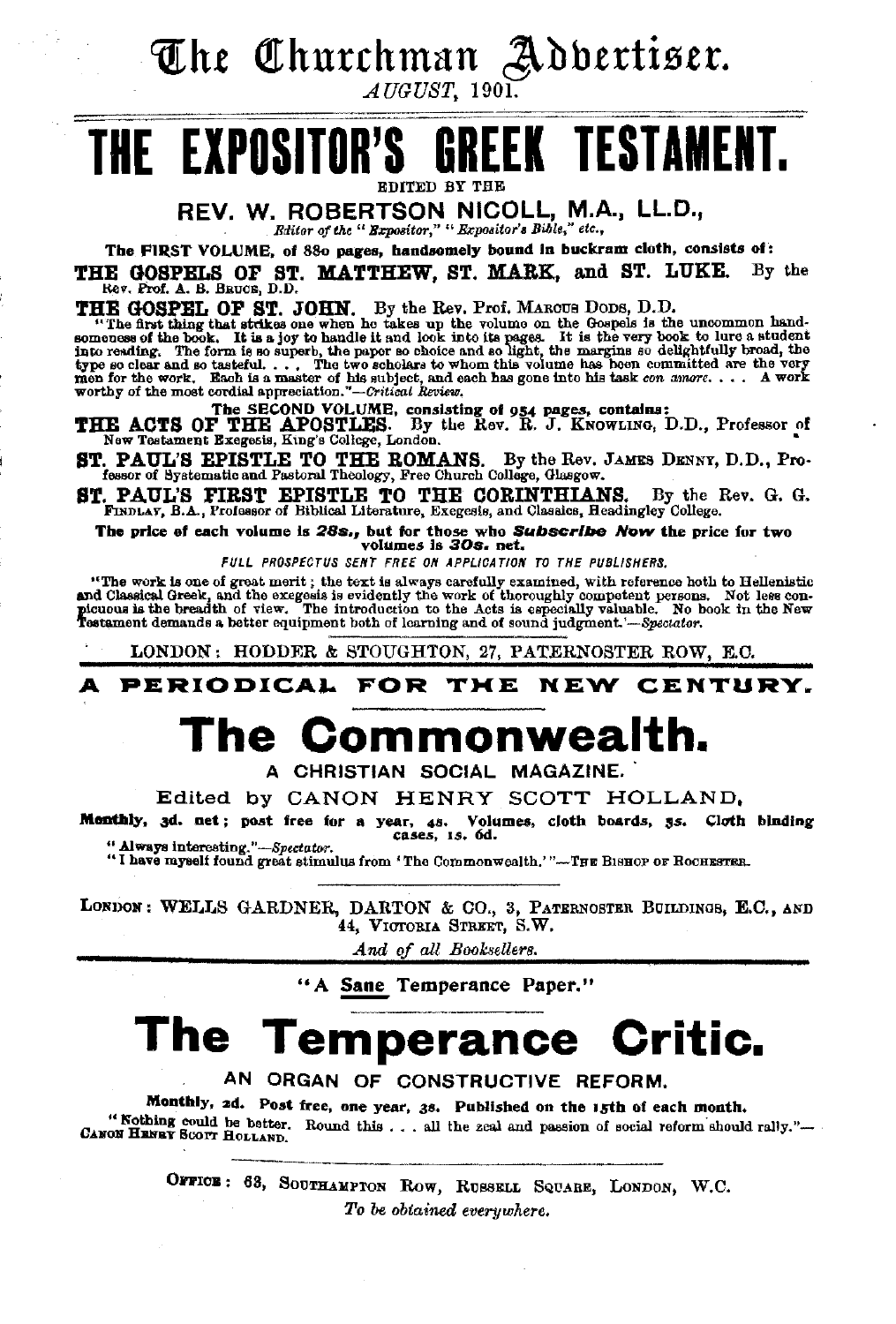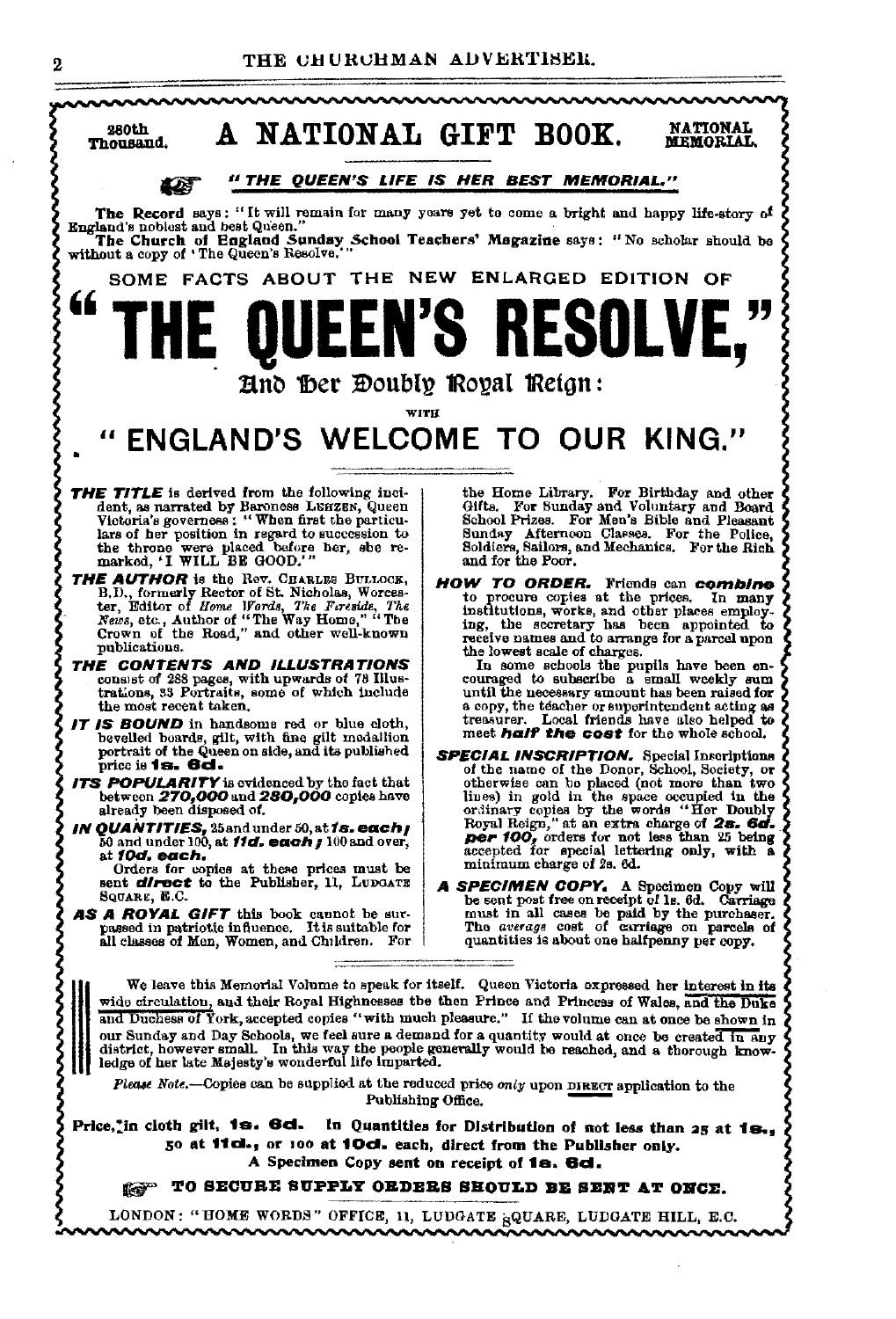# **ELLIOT STOCK'S NEW BOOKS.**

In crown 8vo., cloth, price 6s.

A NEW TRANSLATION OF ISAIAH. With Explanatory Notes and a History of the Life of Isaiah. By Rev. E. FLECKER, M.A.

"The present translation is well done. The notes are concise, clear, and useful, and the life of Isaiah is full and informing."-The Life of Faith.

" A valuable contribution to Biblical knowledge, which will not only appeal to the student, but will b found helpful to all readers of the Old Testament Scriptures."—Newcastle Baily Chronicle.

In crown 8vo., cloth, price 2s. 6d.

ON THE PATH OF PROGRESS; or, The National Church and a Needed Porward Movement. By HENRY LATIMER JACKSON, M.A.

In crown 8vo., cloth, price 3s. 6d.

**THE VICTORY THAT OVERCOMETH.** By H.A.D.

In crown 8vo., fancy paper cover, price Is.

RESPONSIVENESS AND COMMUNION with the BLEST. By the Rev. VINCENT J. LEATHERDALE, M.A., Vicar of East Haddon.

In demy 8vo., paper cover, price 3d.

THE CLAIMS OF ROME. By SAMUEL SMITH, M.P.

" A pamphlet well worth reading, showing the baselessness of the claim of the Pope from a consideration of the carly history of the Church, the subsequent growth of Papal demands, the frequent breaking of the succession,

In paper cover, price 2d. each; or 12s. per 100.

THE DOCTRINE OF THE CHURCH OF ENGLAND on Infant Baptism and Baptismal Regeneration. By the Rev. J. Fosten LEPINE, Vicar of Lamorhey, Kent.

NEW VOLUMES OF VERSE.

In crown 8vo., cloth, price 2s. 6d.

By Mrs. JAMES GLENNY WILSON, N.Z. A BOOK OF VERSES. Author of "Themes and Variations," "Alice Landor," "Two Summers," etc.

In crown 8vo., cloth, price 2s. 6d.

IN THE LAND OF MAKE-BELIEVE. By OLIVE VERTE, Author of " A Sunset Idyll, and other Poems."

In crown 8vo., cloth, price 3s. 6d. net.

By A. W. WEBSTER. **COLLABORATORS.** And Other Poems.

In crown 8vo., cloth, price 2s. 6d.

SILVER LININGS TO THE CLOUDS OF LIFE; or, Crowns for Crosses. By WILLIAM ALFRED GIBBS.

In crown 8vo., cloth, price 3s. 6d.

**POEMS OF THE RACE.** By MARSTON RUDLAND.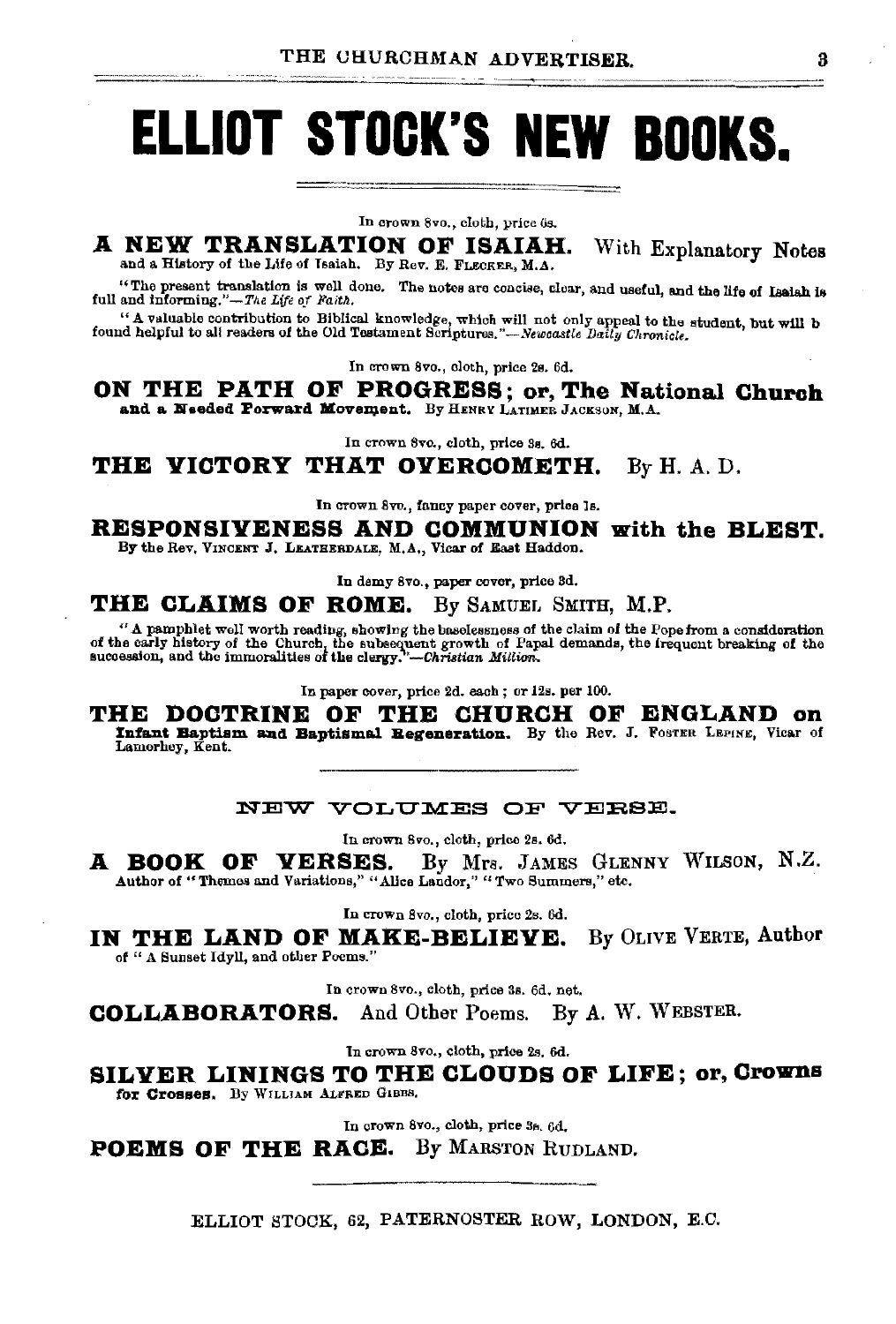# **Elliot Stock's New Publications.**

BY THE LATE LORD BISHOP OF LONDON.

In foolscap Svo., tastefully printed and bound, price 5s.

**COUNSELS FOR CHURCHPEOPLE.** 

FROM THE WRITINGS OF

**THE** RIOHT HON. AND RIOHT REV. MANDELL CREIGHTON, D.O., *The late Lora Bishop of London.* 

SELEOTED AND ARRANGED BY J. H. BURN, B.D.

"It would be difficult to overestimate the value of a book like 'Counsels for Church people.' .Bishop Creighton Is invariably clear, sensible, and suggestive, and his manner of treatment is admirably united to the mental habits of the *tlme."-Littrature.* 

**UNIFORM WITH THE ABOVE.** 

Tastefully printed and bound. Price 5s., post free.

# **THE LIFE OF CHRISTIAN SERVICE** ·

### @. @ooff **of** ~e1)otiona.f t~oug6ts.

From the Writings of F. W. FARRAR, D.D., F.R.S., Dean of Canterbury. Selected and arranged by J. H. BURN, B.D.

" An exceedingly valuable work, full of the choicest gems, brilliant and penetrating. Many a dull hour can be made bright and cheerful by studying the thoughts of the venerable Dean, as depicted in the pages of The Life o

from which to profit, and, it is needless to say, many brilliant passages of great eloquence and power."-News.

Tastefully printed and bound, gilt top. 5s.

# **HELPS TO FAITH AND PRACTICE:**

### (d) Osook of Devotional (Readings.

From the Writings of HENRY SCOTT HOLLAND, M.A., Canon and Precentor of St. Paul's Cathedral. Selected and arranged by J. H. BURN, B.D.

"It will greatly please the admirers of the orator and preacher, and gratify his friends as a remembrance of hia deeds of kindneBI!."-·Churchwoman.

nu decous or kindnessa. *--Unarchaman.*<br>
"There is not a page which does not contain a helpful thought or an inspiring message." --Quiver.<br>
"A very charming book of devotional readings."--Dristol Mercury.<br>
"A volume of ref

We can recommend the book to those who have but little time for devotional reading."--Church Review.<br>"The book will prove very useful for short Lenten readings."--Pilot.

**SECOND EDITION.**-In foolscap 8vo., tastefully printed and handsomely bound, price 5s.

# **HELPS TO GODLY LIVING:**

Q. Book of Devotional Choughts.

From the Writings of the Right Honourable and Most Reverend FREDERICK TEMPLE, D.D., LORD ABOHBISHOP OF CANTERBURY. Selected and arranged, with His Grace's permission, by J. H. BURN, B.D.

"We shall be surprised if this quiet little book does not do a solid amount of good on these lines. Church men will receive it with a cordial welcome."-Guardian.

The book is a distinct aid to devotional literature, the presence of an index contributing also to its **value."**-Family Churchman.

" **A good and suitable aid to meditation.**"—*Church Family Newspaper.*<br>"The work is likely to prove a helpful addition to devotional literature."—*Aberdsen Journal.*<br>"It is a beautiful book, `The best possible souvenir of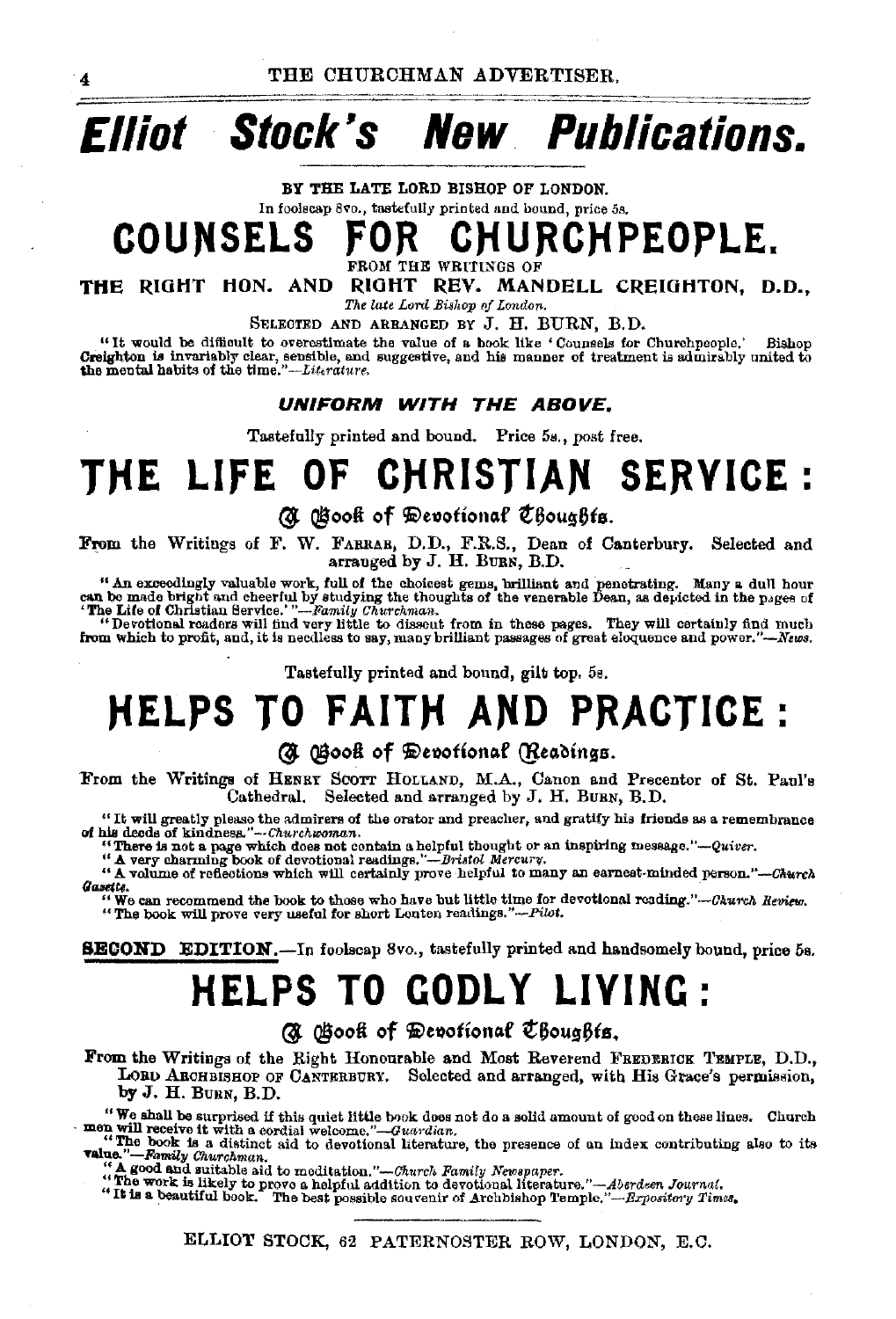# **ELLIOT STOCK'S RECENT PUBLICATIONS.**

NEW VOLUME OF SERMONS BY THE DEAN OF ELY. In crown 8vo., cloth, with a portrait of the Dean, price 6s.

# **PRO PATRIA.**

Sermons on Special ©ccasions in England and America. By CHARLES WILLIAM STUBBS, D.D., Dean of Ely.

"This book deserves to be widely read and pondered over, and to form the model for many more sermons than it is likely to do." *-Churchwoman.* 

" An interesting volume. The sermons are robust and liberal in tone, and deal with questions of living interest."-Glasgow Herald.

" The volume altogether is fresh and stimulating reading, and may be recommended to both those who do and who do not accept Dr. Stubbs' advanced social teachings."

*Sheffield Independent.* 

In crown 8vo., cloth, price 3s. 6d.

# *Combs or Cemples?*

### *.ADDRESSES TO MEN .AND WOMEN.*  By the Venerable ARCHDEACON **MADDEN** (Liverpool).

"These shrewd, wholesome and straightforward addresses are good to read, and were, no doubt, still better to hear. The book is sure to do good to the classes for whom it is intended, and may be read with profit by many who work as teachers or preachers among them."-*Ohurchman.* 

"The book is a quarry in which anyone who wishes to arouse attention may well dig for thought."-Ohurch *Family Newspaper.* 

"For plain, common-sense, practical speaking, these sermons are most valuable. The illustrations are well selected from the common everyday events of *life."-Ohurch Bells.* 

"A collection of spirited addresses."—Church  $\tilde{G}$ aze:te.

In crown Svo., **Cheap Edition**, price 2s. 6d.

WITH PHOTOGRAPHIC PORTRAIT.

# **THE LIFE WOBK OP EDWABD WHITE**  BENSON, D.D.,

SOMETIME ARCHBISHOP OF CANTERBURY.

By J. A. CARR, LL.D., Vicar of Whitechurch, and Canon of Christ Church, Dublin.

"A careful and accurate collection of facts regarding one who has every claim to be considered as not the east among the successors of St. Augustine."-Church Gazette. "The writer has given us a very excellent and appreciative sketch of Dr. Benson's career."--Church Family

Newspaper.<br>"We can commend it to any who desire a succinct account of a laborious and beautiful life."-Irish<br>Beatsiastical Gazette.

In crown 8vo., cloth, price 3s. 6d.

**CHURCH QUESTIONS.** 

Being the *Substance of Six Sermons* Preached in the Autumn of 1898, at

~t. ,Juhn'~ Cltltutdt, taallbinghm.

By GILBERT KARNEY, Vicar.

"The contents of this book display evidence of intimate acquaintance with the historical bearings of the doctrines involved, and the reader is presented with a comprohensive view of the points of controversy at issue between the Bible and the Papacy. Mr. Karney's style is logical, terse, and easy."--Bngtuh Churchman.

LONDON: ELLIOT STOCK, 62, PATERNOSTER ROW, E.C.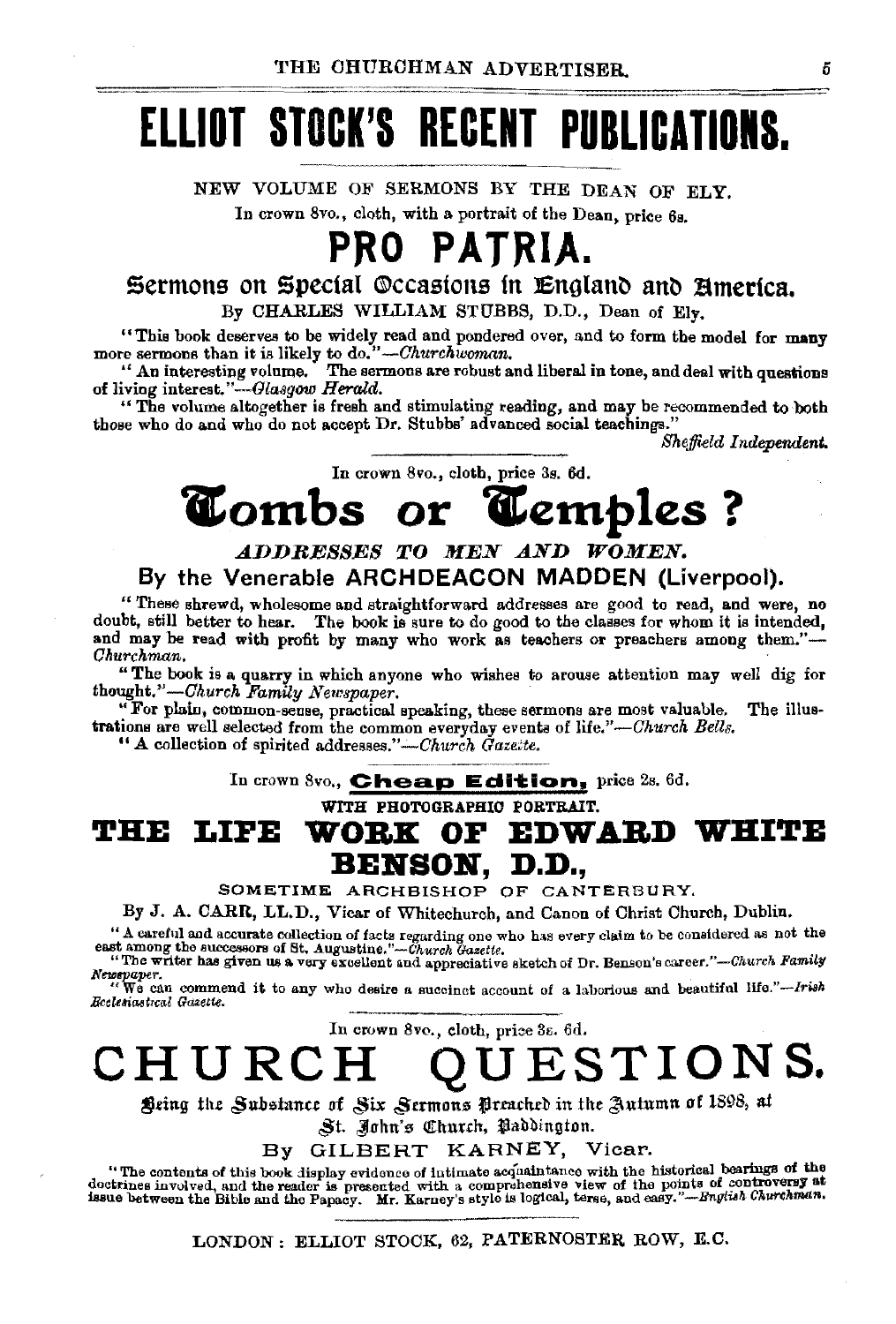Now READY. Price 2s. 6d. net.

# **EATING THE BREAD OF LIFE.**

A Study of John vi. 30, etc., and its Relation to the Lord's Supper.

### By WERNER H. K. SOAMES, M.A.,

*Vicar oj St. George's, Greenwich.* 

"An exhaustive treatise on the remarkable discourse in John vi. 30, etc. For theologians it is perfect, and ought to be widely circulated to ordination candidates and in colleges." $\dot{N}$ ews.

''It is emphatically a moat valuable addition to the Protestant literature on the great subject (of the Lord's Supper), and a work that should be very carefully read and assimilated." *-Rook.* 

"No studious reader can fail to follow with interest the close argument and analytical ex· position."-Dundee *Advertiser.* 

" The treatise evinces a spirit of deep piety and thoroughly loyal recognition of the supreme authority of the sacred Scriptures."-*English Churchman*.

"The book should be a perfect mine for all who desire to know the utmost that can be said in condemnation of transubstantiation or anything approaching to it." *-Elgin Courant.* 

"A study of the meaning and bearing of the sixth chapter of  $St$ , John. It bears the mark of true scholarship-reverence for truth, patience to discover it, reserve in expressing it."-*Expository Times.* 

ELLIOT STOCK, 62, PATERNOSTER ROW, LONDON, E.C.

"Not Sunday·School Teachers only, but those in any department of teaching who may occasionally be at a loss for the wherewithal to point a moral or adorn a tale, will find this book a *boon."--Star.* 

TWELFTH EDITION. Handsomely printed and bound in cloth, price 5s.

**TOOLS FOR TEACHERS.** 

Compiled and arranged by WILLIAM MOODIE.

A COLLECTION OF

Einecdotes, Hilustrations, Legends, etc., Etc., Experience of Preliances, Tragenaus of

SUNDAY SOHOOLS, BIBLE GLASSES, AND BOYS' BRIGADES, AND GENERALLY OF

ALL ENGAGED IN THE MORAL AND RELIGIOUS TRAINING OF THE YOUNG.

<sup>&</sup>quot;It will be found that tho stories and extracts Illustrate mom! rather than dogmatic pointe, and the

anecdotes have, as a rule, been wisely left to point their own morals."—Guardian.<br>
"The complise has drawn his matter from sources which are not usually tapped for the requirements of<br>
the Sunday-school. The novelty of th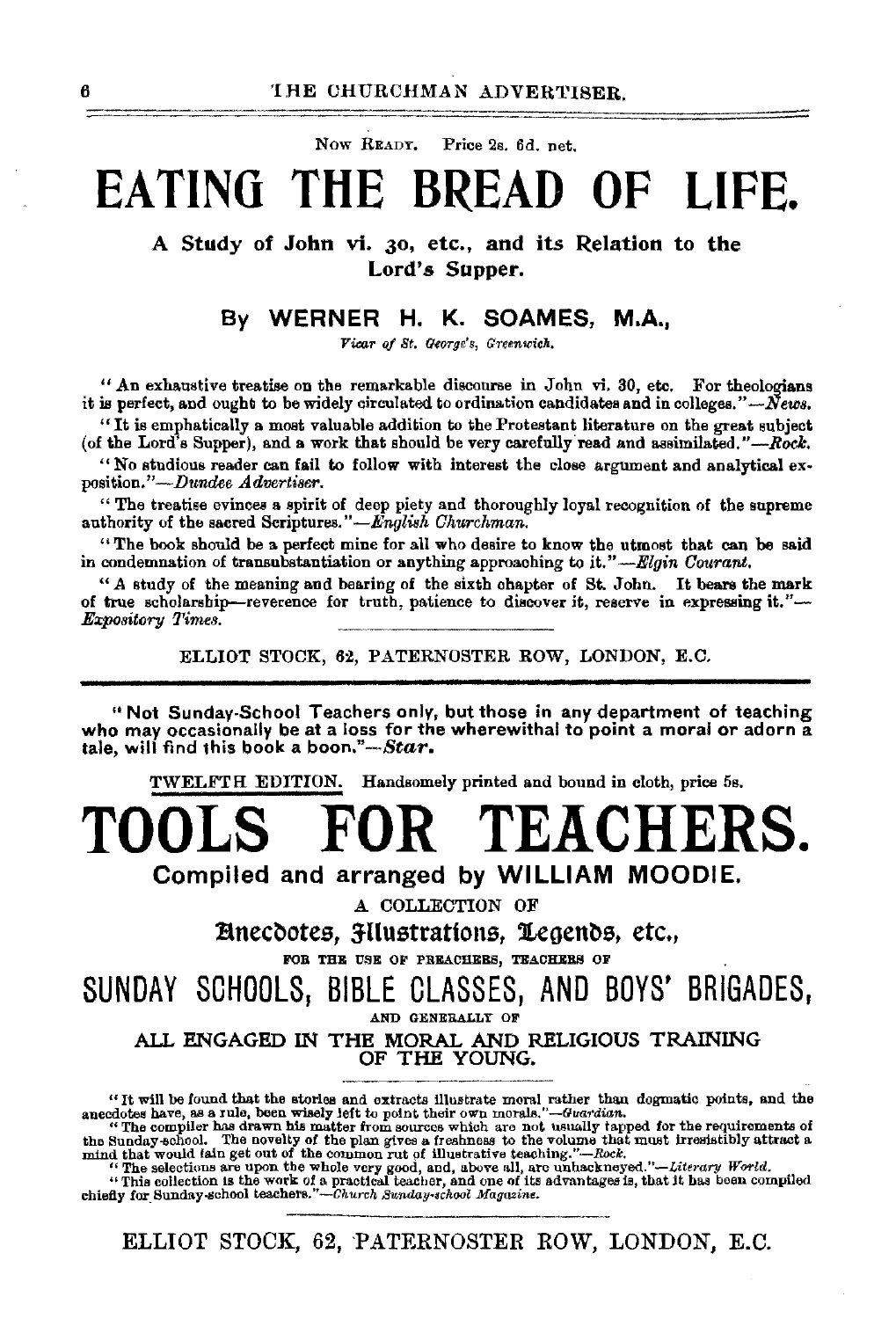### EDUCATIONAL.

# DOVER COLLEGE.

beadmaster: REV. W. C. COMPTON, M.A.

WHIBITIONS (£20) for Sons of Clergy. Full Fees, £80. Recent Successes include Six Scholarships (open) at Oxford and Cambridge. Nineteen out of twenty-one passed direct, first try, into Woolwich and Sandhorst.

Every Boy has a separate Bedroom.

SEPARATE JUNIOR SCHOOL FOR BOYS UNDER THIRTEEN.

#### **WORCESTER CATHEDRAL KING'S SCHOOL.**

Head Master: Rev. W. H. CHAPPEL, M.A.,

Formerly Scholar of Worcester College, Oxford, and lately Assistant and House Master at Mariborough College.

First-Grade Endowed School. Public School Education at moderate cost. Twenty King's Scholars receive Tuition Free. Election annually in November. Valuable Exhibitions at the Universities. Spacious modern Boarding House. He

For Prospectus and Honour List apply, THE HEAD MASTER, SCHOOL HOUSE, WORCESTER.

#### DAVENTRY GRAMMAR *SCHOOL.*

Founded A.D. 1600.

PUBLIC SCHOOL EDUCATION at moderate cost. Resident staff of University Graduates in Honours.<br>Entrance scholarships. Special terms for sons of clergy and medical men. Sound Church teaching.<br>Healthy situation, 800 feet above Fives' Court. Experienced Matron.

Entrance Scholarship for Sons of Clergy naturally reducing Fees.

For Prospectus apply: REV. H. JOHNSON, Head Master.

#### **WARWICK** SCHOOL.

HEAD MASTER: Rev. R. PERCIVAL BROWN, M.A., LATE SCHOLAR OF TRINITY COLLEGE, CAMBRIDGE.

#### Fees. £60.

THE School was chartered by Edward the Confessor. Buildings entirely modern on beautiful and healthy country site. Chapel, Gymnasium, Sanatorium, Workshop, Fives' Court, Bicycle House, etc. Excellent boarding-houses for ov and Navy classes. Leading Exhibitions of £50. Boys may enter the Junior House from the age of eight.

# THE FERNS, 133, GREEN LANES, N.<br>(Near Highbury New Park, London.)

MRS. WATKINS (successor to the MISSES BIRCHALL) receives a limited number of RESIDENT PUPILS<br>M Large Staff of highly-qualified Teachers. Home comforts and loving care, combined with a high-class education, based upon Evangelical Christian principles. Eminent Professors attend for Languages, Electtion, Science Lectures, the Accomplishments, etc. Preparation for all Examinations. Large Garden for Tennis and other Ga to Clergymen, Parents, etc.

SPECIAL ARRANGEMENT FOR ENTIRE CHARGE OF PUPILS FROM ABROAD.

#### NOW READY, CHEAP AND EIGHTH EDITION.

In demy 12mo., tastefully printed and bound, 1s. 6d. post free.

**NOTES** FOR BOYS (and their Fathers) on Morals, Mind, and Manners. By "AN OLD BOY."

"The advice is simply excellent. It is practical, minute, and although high-toned, not too stringent." -Literary World.

"The teaching is high-principled, liberal-minded, and drawn from practical experience."-Christian World. "An admirable little volume, full of sound sense and wise suggestions, plenty of sympathy, with wholesome liberty."-Daily News.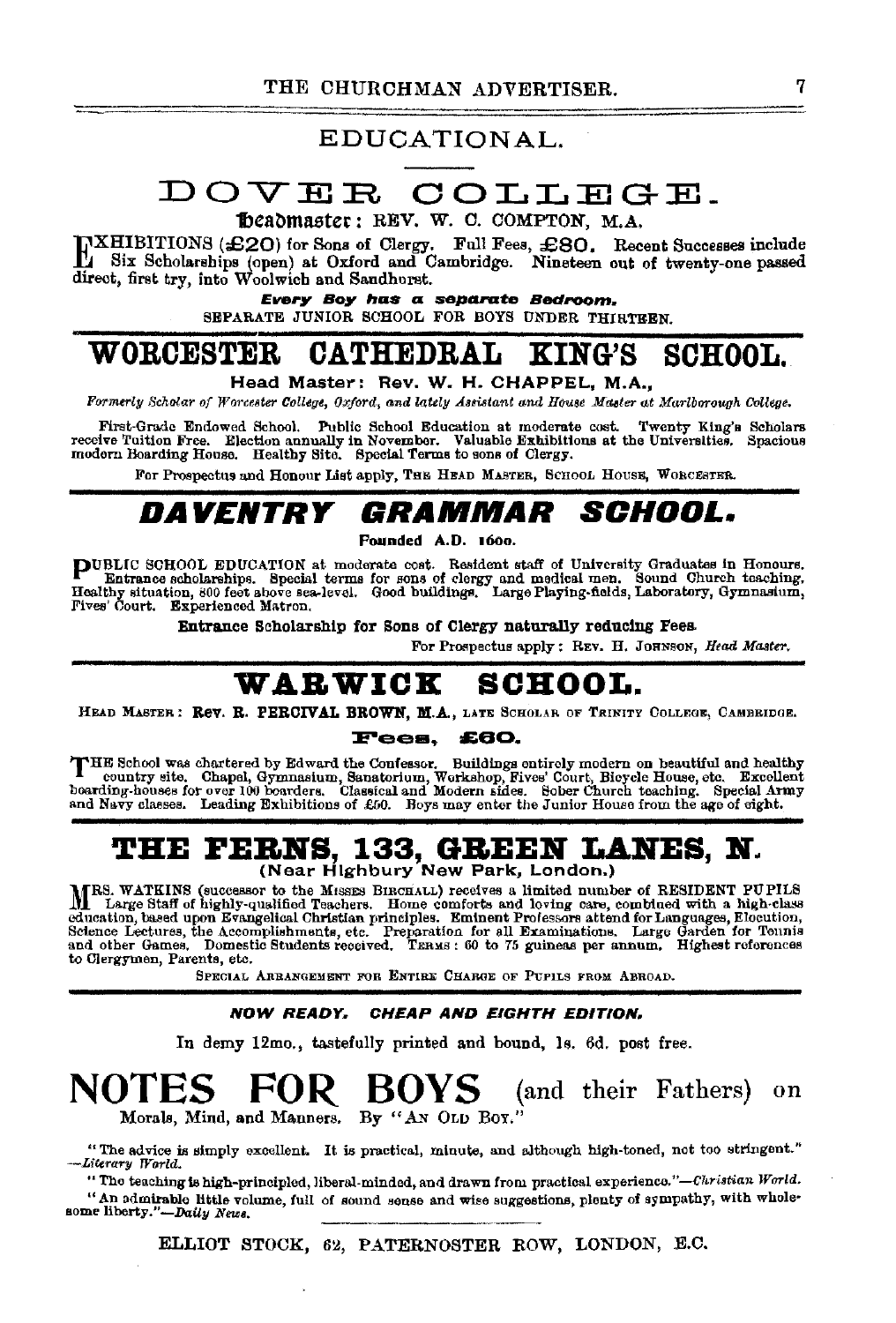# The *M*ational Protestant Church Union.

To Promote the Principles of the Reformation as set forth in the Praver Book and Articles of the Church of England.

President-W. D. CRUDDAS, Esq. Chairman-The Rev. Prebendary H. W. WEBB-PEPLOE, M.A. Treasurer-T. VICTOR BUXTON, Esq., J.P.

The Committee EARNESTLY APPEAL for the INCREASED SUPPORT of 1,000 NEW MEMBERS to enable them to extend the publication and lecture work of the Society. Full particulars of the Society's objects and operations and terms of membership can be obtained on application to the Secretary,

### OFFICES OF THE UNION.

324, REGENT STREET, LONDON, W.

POURTH EDITION.--New Volume of Sermons by CANON WILBERFORCE. In crown 8vo., handsomely printed and bound in cloth, gilt lettered, price 5s.

By BASIL WILBERFORCE, D.D., Canon of Westminster, Chaplain to the Speaker, Select Preacher before the University of Oxford.

"They are thoughtful and carefully-reasoned sermons on some of the most important phases of theological belief, written in the spirit of what the author terms the 'Theological forwards' school of thought of our day, with Church Family Newspaper.

"They are vigorous, and frequent poetical quotations impart a flavour of literary effect. If well delivered, we can quite understand the appreciation which requested their author to publish them."-The Times.

In large 8vo., handsomely bound in cloth gilt, price 10s. 6d.

### THE  $\Delta N D$ **DUAL**

### Geing a Coffection of Oerses from Many Sources for the Great Samily of fhose mho have feen, mho are, and mho man fe (Bereaved.

" 'The Dual Land' is, it is believed, the largest and most representative collection of poems on the subject of the future life. It contains examples of the writings of authors of all ages and lands, and furnishes, in a classified form, an anthology of the best extracts from the most eminent poets who have written on this serious yet helpful subject

"The compiler's work has been done with judgment and taste, and a large range of literature has been utilised for the purpose in view,"-Spectator,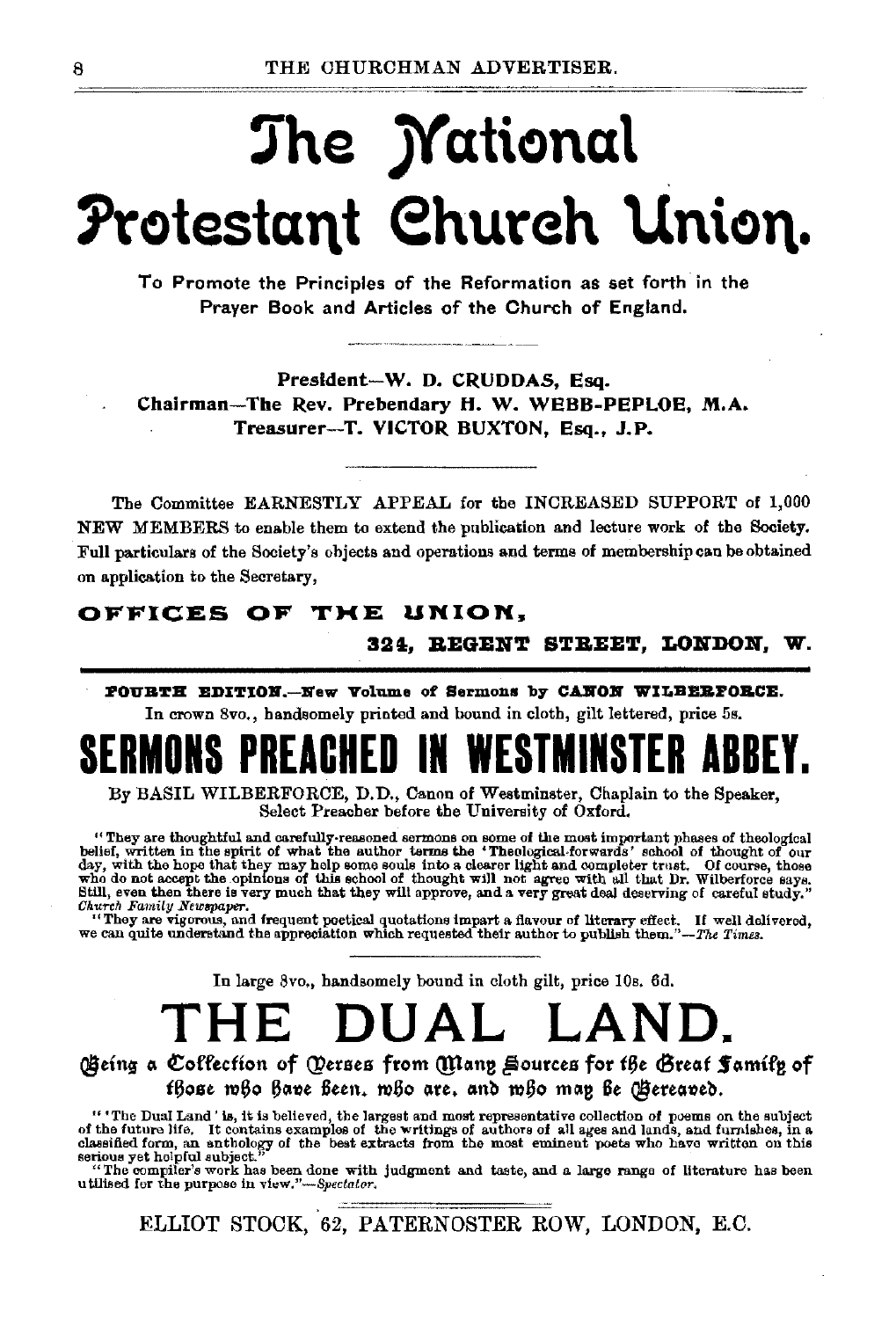The Rev. Prebendary W. H. PEPLOE writes: "Very heartily do I commend the EVANGELICAL ALLIANCE to the Christian public. It binds together the Christians of different denominations with a bond of brotherly love and good will towards all men, which is most essential in these days of division, and where brethren have been suffering for Christ's sake in different parts of the world, it has done a remarkable work in calling attention to their wrongs, and in moving the arm of authority in different lands to stay the persecutions and give liberty to the sufferers. I earnestly commend the ALLIANCE to the attention of Christians in the hope that they will support it LIBRBALLY with their gifts and prayers.'

The Rev. Prof. H. G. C. MOULE writes: "It is a pleasure to send to the ALLIANOR a cordial message of 'good luck in the name of the Lord.' May the noble wish of the ALLIANCE be carried on with more power and with richer results than ever! May our Master use it more than ever to draw His servants together across their minor and temporary demarcations, and may He employ their union of life, of witness, of influence, and of combined prayer, for His holy ends! I thank Him for the existence of a work so truly according to the tenor of His own High-priestly Prayer for unity in the Father and the Son."

PLEASE WRITE TO THE SECRETARY, 7, ADAM STREET, STRAND, W.C.

TO COMPLETE THE GOOD SAMARITAR A NATIONAL APPEAL. **URGENT.** WORK OF THE

#### "LIBERATOR" FUND. RELIEE Patron-H.R.H. PRINCE CHRISTIAN

A further £10,000, or 200,000 shifting, still urgently needed to give relief to hundreds of aged, destitute,<br>and afflicted victims of the great "Liberator" fraud, who were taught and tained in habits of temperance and<br>thri face the dreaded workhouse, in spite of all their praiseworthy endeavours to make some provision for their old age. Nincty per cent. of these sufferers are members of some section of the Christian Church.

### "Bear ye one another's burdens, and so fulfil the Law of Christ.

There are 3.014 cases on the Books of the Fund, of whom 1.548 are Widows or Spinaters. 824 are over 70 years of age, 233 are over 80 years of age, 1,486 are over 60 years of age. Deaths through the diesster over 400.

### THE BITTER CRY FOR HELP

is still coming to the Committee from sufferers who have bravely borne with their difficulties, till sickness or s our contract desired for the way and the existence of the contract desired for the way and desired for the way of the cases.<br>The contract of the cases of the cases of  $P_0$  and the cases of the cases of  $P_0$  and  $P_1$  a

# SCRIPTURE READERS' SOCIETY FOR IRELAND.

This Society continues to spread the Word of God in the homes of the people, and never found a more open door: but

#### FUNDS ARE MUCH NEEDED TO EXTEND THE WORK.

Contributions will be thankfully received at the Offices. 27. LOWER PEMBROKE STREET, DUBLIN; 9 PATERNOSTER ROW, LONDON; and at the Office of the "CHRISTIAN," 12. PATER-NOSTER BUILDINGS, LONDON.

REV. J. O. GAGE DOUGHERTY, M.A., Secretary and Joint Treasurer.

## PROTESTANT REPORMATION SOCIET

The OLDEST Church Society for the Maintenance of the Religious Principles of the Reformation. The ONLY Mission to Roman Catholics in England.

(Established 1827.)

**EDUCATIONAL. EVANGELISTIC. MISSIONARY.** 

Resident Missionaries to Roman and Ritualistic Centres.

Sermons and Lectures by the Rev. C. H. H. WRIGHT, D. D., M.A., Ph.D., Clerical and General Superintendent.<br>Educational Lantern Lectures on Church History by the Organizing Secretary, WALTER A. LIMBRICK.

Donations, Subscriptions, or requests for Lectures or Sermons should be addressed to the Secretary.<br>Donations, Subscriptions, or requests for Lectures or Sermons should be addressed to the Secretary.

WALTER A. LIMBRICK, Secretary, 62, Berners Street, London, W.

#### **THE PROTESTANT ALLIA** NCE. As its name implies, is a Society which combines and federates all Protestants for united

action in defence of the truth.

It is THE ONLY SOCIETY which publishes an Illustrated Protestant Paper containing a monthly report

It is THE UNLY SUCHETY WHICH publishes and concernent and the salways of its work. "The Record" of April 27th, 1900, says: "The Alliance has never pursued an ostrich-like policy, "The Record" forcel, and has sought to get

B. W. BRETT, SECRETARY, 430, STRAND, LONDON.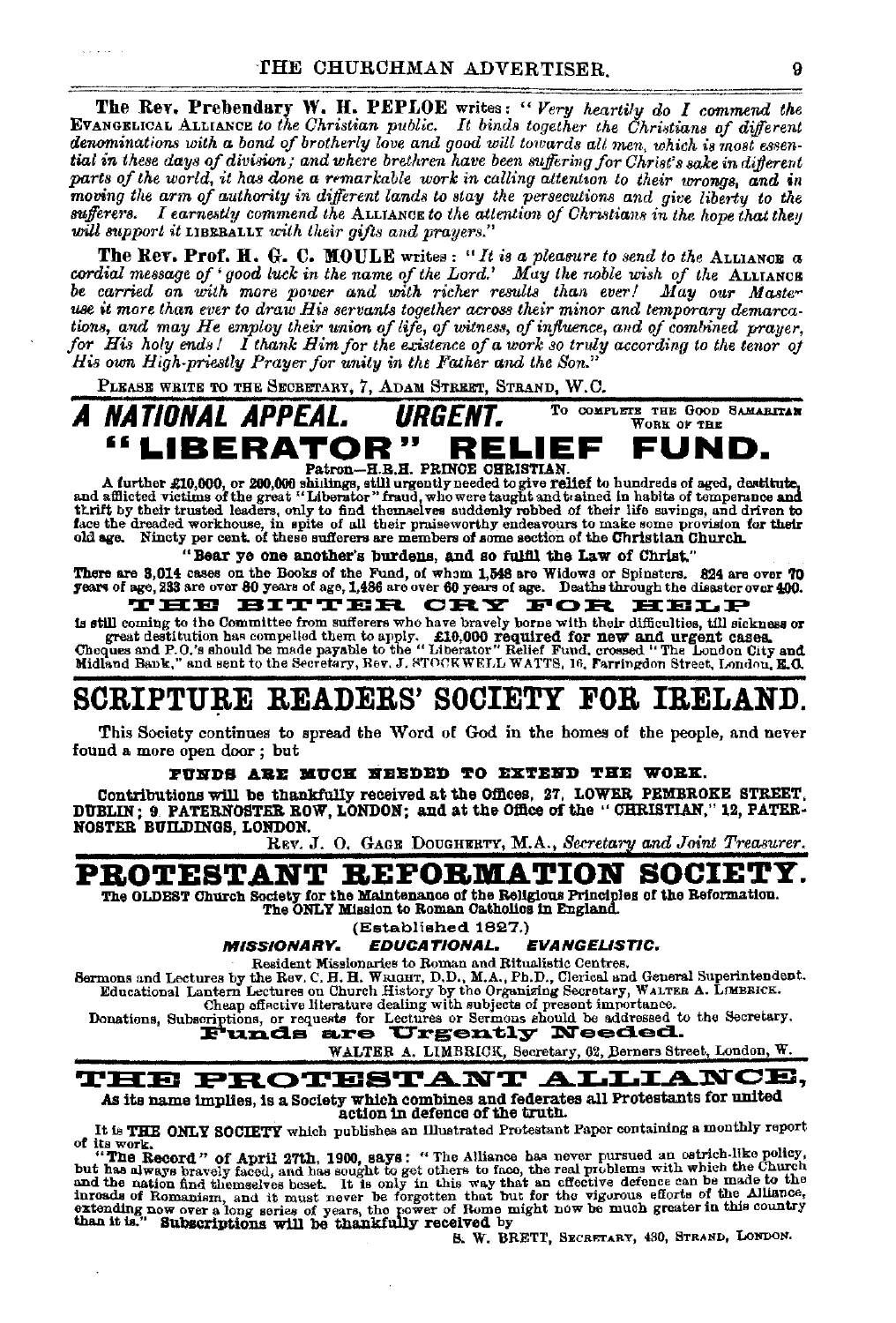

**RPHAN WOR** SR HI l 6 Founded 1758. 5,500 Children (of both sexes) have been Trained. 500 are now being

Patron: HER MAJESTY THE QUEEN.

Maintained and Educated. Children are received from Infancy to 11 years of age, and are retained until 14 or 15.

Funds urgently needed.

Senior School: HAVERSTOCK HILL, MAITLAND PARK, N.W. Junior School: ALEXANDRA ORPHANAGE HORNSEY RISE, N. Convalescent Home: HAROLD ROAD, MARGATE.

PLEASE HELP THE **FATHERLESS CHILDREN.** 

Treasurer: HORACE BROOKS MARSHALL, Esq., M.A., J.P., D.L.<br>Bankers: LONDON JOINT STOOK BANK, Ltd., Princes St., E.C.<br>Secretary : ALEXANDER GRANT.

Offices: 73, Cheapside, London, E.C.

### **SOCIETY FOR RELIEF O** PERSECI

**FAILURE** of the **SPRING RAINS** has caused acute distress and illness among the poor Jews at Jerusalem. We are giving Water and Food to some hundreds, and employing seventy men at Abraham's Vineyard.

**FUNDS GREATLY NEEDED** for Employment and for Relief till rain comes next October.

> Hon. Treasurer: F. A. BEVAN, 54, LOMBARD STREET, E.C. Secretary: E. A. FINN, 41, PABLIAMENT STBERT, S.W.

### ECCLESIASTICAL INSURANCE OFFICE. LIM.

FIRE INSURANCE. **GLASS INSURANCE. BURGLARY INSURANCE.** 

The Survey of the Barry and the Christmas and the Maritimes. The Survey and of Church objects.<br>The Survey and the Christmas of the Survey and the Christmas Fund, and £2,500 bas been 90 of state includes 2500 to the Christm

"This is a serious attempt made in good faith to help the Clergy to help themselves, and to husband the existing resources of the Church."-Guardian.

#### INSTITUTION. CLERGY **PENSIONS** INCORPORATED 1892.<br>BRUET. The ARCHESHOP OF YORK. FOUNDED 1886.

Joint Presidents.-The ARCHBISHOP OF CANTERBURY.

The distinguishing characteristic of the scheme of the Institution may be concisely stated in three words, "Helf distinguishing characteristic of the scheme of the Institution may be concisely stated in three words, "Self-

1. Clergy Pensions Fund; 2. Sickness Fund; 3. Personal Accident Fund; 4. Widows and Orphans Fund; 5. Daughters Fund; 6. Other Benefits Fund.

Or Unidate 3 cases when the Solid Offices of the Ecclesiastical Insurance Office,<br>For Information and Forms, apply at the Joint Offices of the Ecclesiastical Insurance Office,<br>Lim., and the Clergy Pensions Institution, 11,





Vice-Pairons:<br>H.R.H. THE DUKE OF CORNWALL AND YORK, K.G.

THE FOUR ARCHBISHOPS, THE BISHOPS, etc.

Labours afloat and<br>ashore, at home and<br>abroad, among seamen<br>of all classes and nations, fishermen, barge-

men, and emigrants.<br>Seventy-three harbours

are occupied. Expenditure in 1900, £49,166.<br>Increased Contributions and Offertories, urgently needed, should bo forwarded to the Secretary,<br>Commander W. Dawson, R.N., 11, Buckingham St.,<br>Strand, London, W.C.

# THE LONDON & SUBURBAN BANK, Ltd.,

22, Henrietta Street, Covent Garden, W.C.

The Bank opens Current Accounts upon approved introductions

Interest at  $2\frac{1}{2}$  per cent. allowed on minimum monthly balances when not drawn below £20.

Dividends, Coupons, etc., collected free of charge. Approved Bills Discounted.<br>The Purchase or Sale of Securities undertaken.

Moneys received on Deposit at from 3 to 4} per cent. moneys research of the model and the model of the second several control of the second several of the second several of the second several series of the second several series of the electron of the second series of the sec moneys.

ALFRED B. HARDING, Managing Director.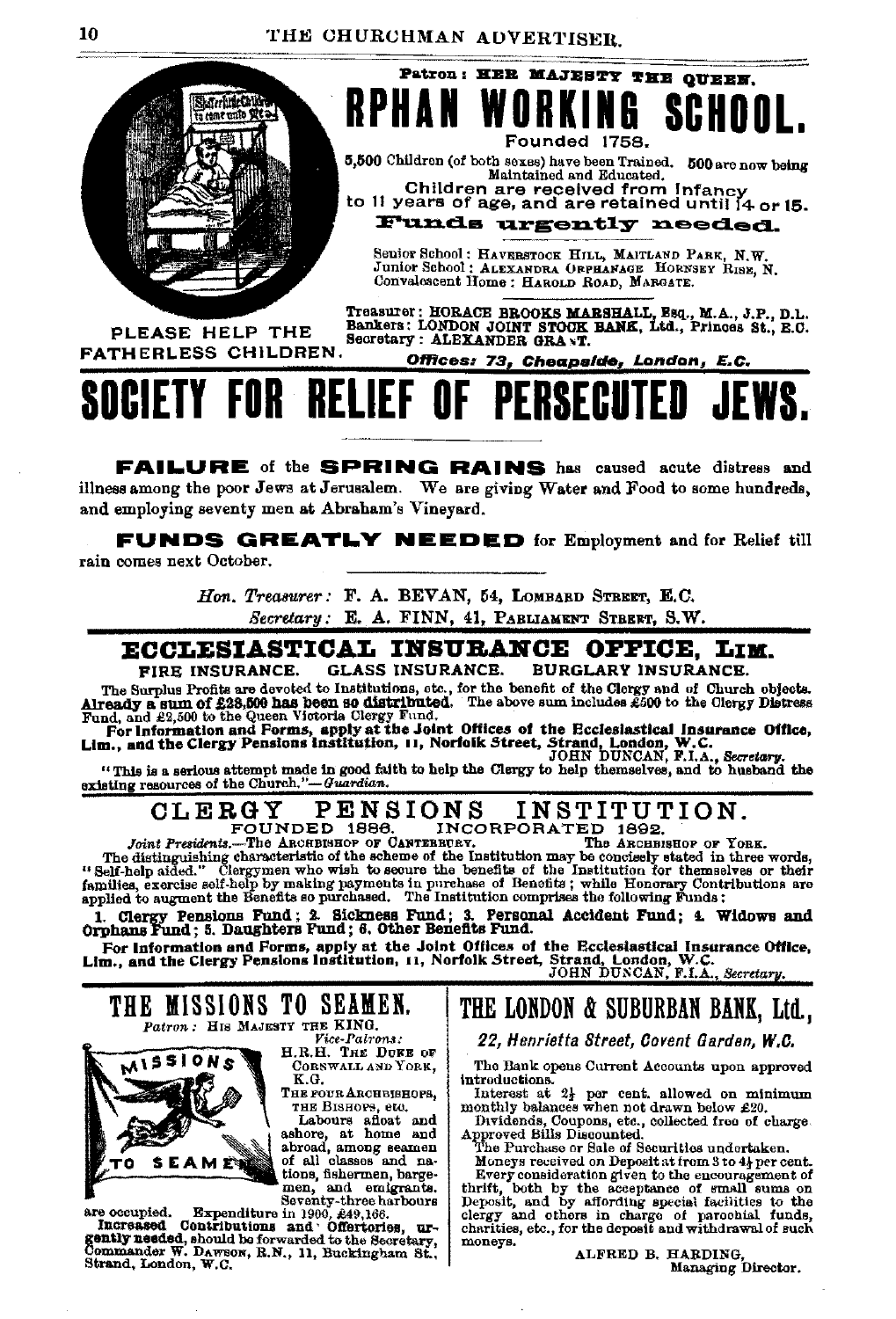